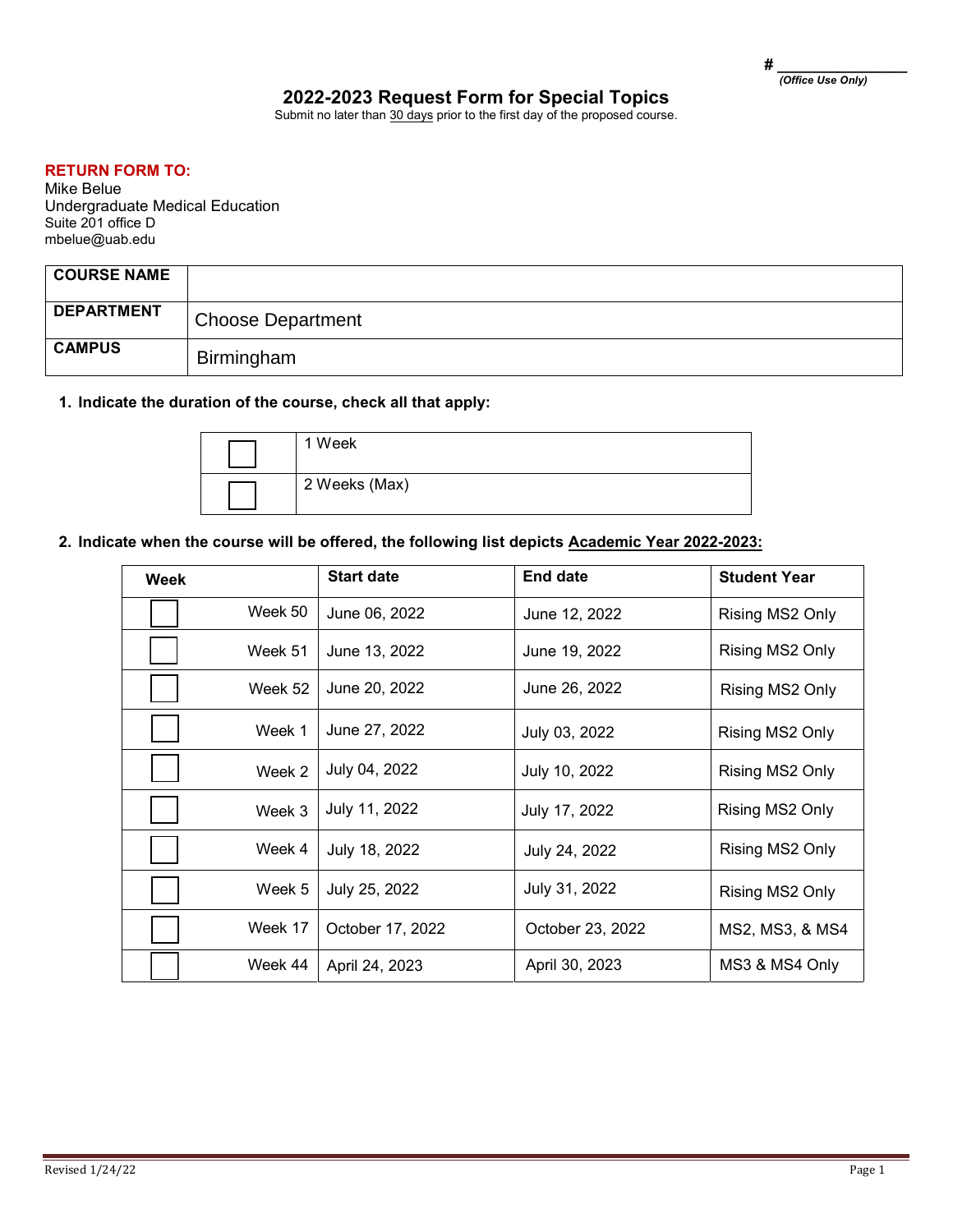### **3. State course capacity:**

| <b>Minimum</b> | <b>Maximum</b> |  |  |
|----------------|----------------|--|--|
|                |                |  |  |

**4. If this is a one-time experience for a single student or is student-designed, include student name(s) below:** STUDENT(S):

### **5. Facility and Location:**

- a. Where should the student(s) report on the first day: Building: Room: Room: Time:
- **6. Course Description & Format** (details of designated course specialty & learning activities available to student):
- 7. Learning Objectives (Guidelines for writing learning objectives [http://usagso-sg.tripod.com/22\\_learning\\_objectives.pdf\)](http://usagso-sg.tripod.com/22_learning_objectives.pdf):
- **8. Student Requirements** (The student requirements must align with the overall learning objectives):

**9. Assessment** (How will you verify the student has met the course objectives to the level required?)

**10. General schedule of planned activities**